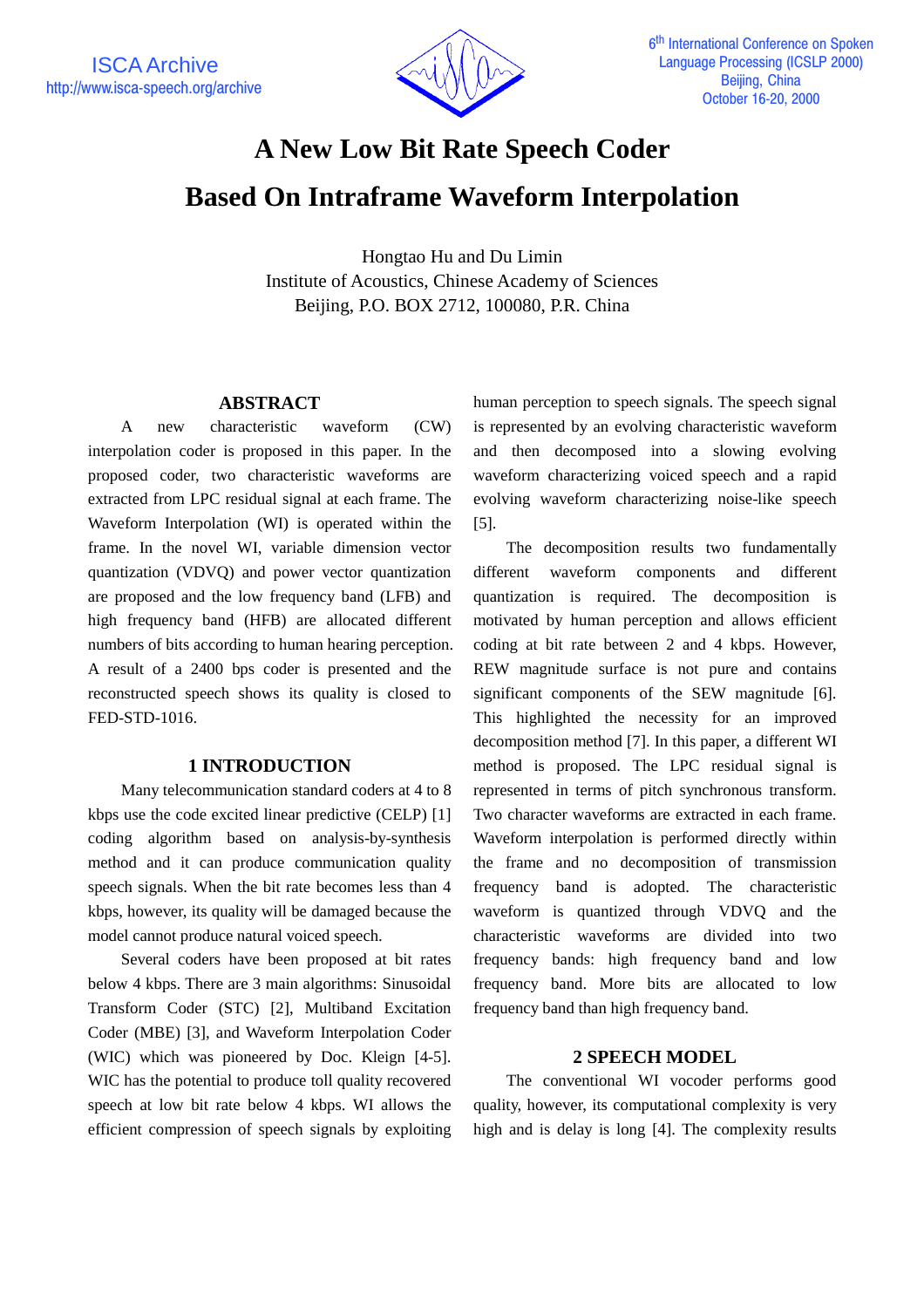from 1-dimentison to 2-dimention representation of speech signal. A new 1-D to 2-D representation is adopted in this paper and he intraframe interpolation is feasible. The complexity is reduced and the delay is also shortened.

The new speech model is pitch-synchronous

representation of speech [10]. We assume that a sequence P(k) of integer local pitch periods has been extracted from a sampled speech signal s(n). We can store each period-length segment of signal s(n) in a vector  $r(k)=[r_0(k),r_1(k),...,r_{P(k)-1}(k)]$ , obtaining a 2-D representation of the 1-D speech signal.



Fig1 Encoder Block Scheme



#### Fig2 Decoder Block Scheme

Several waveform interpolation algorithm based on pitch synchronization are proposed [8,9]. But most of them are partial coders. They can produce efficient compression of voiced speech but no efficient compression of unvoiced speech. So some other methods are combined to process the unvoiced speech and U/V determination is needed. This may result in

discontinuity during the switches. In this paper, a novel coders which no other coding methods are added is proposed. Two characteristic waveform are extracted each frame and the interpolation is operated within the frame.

## **3 CODING SECHEM**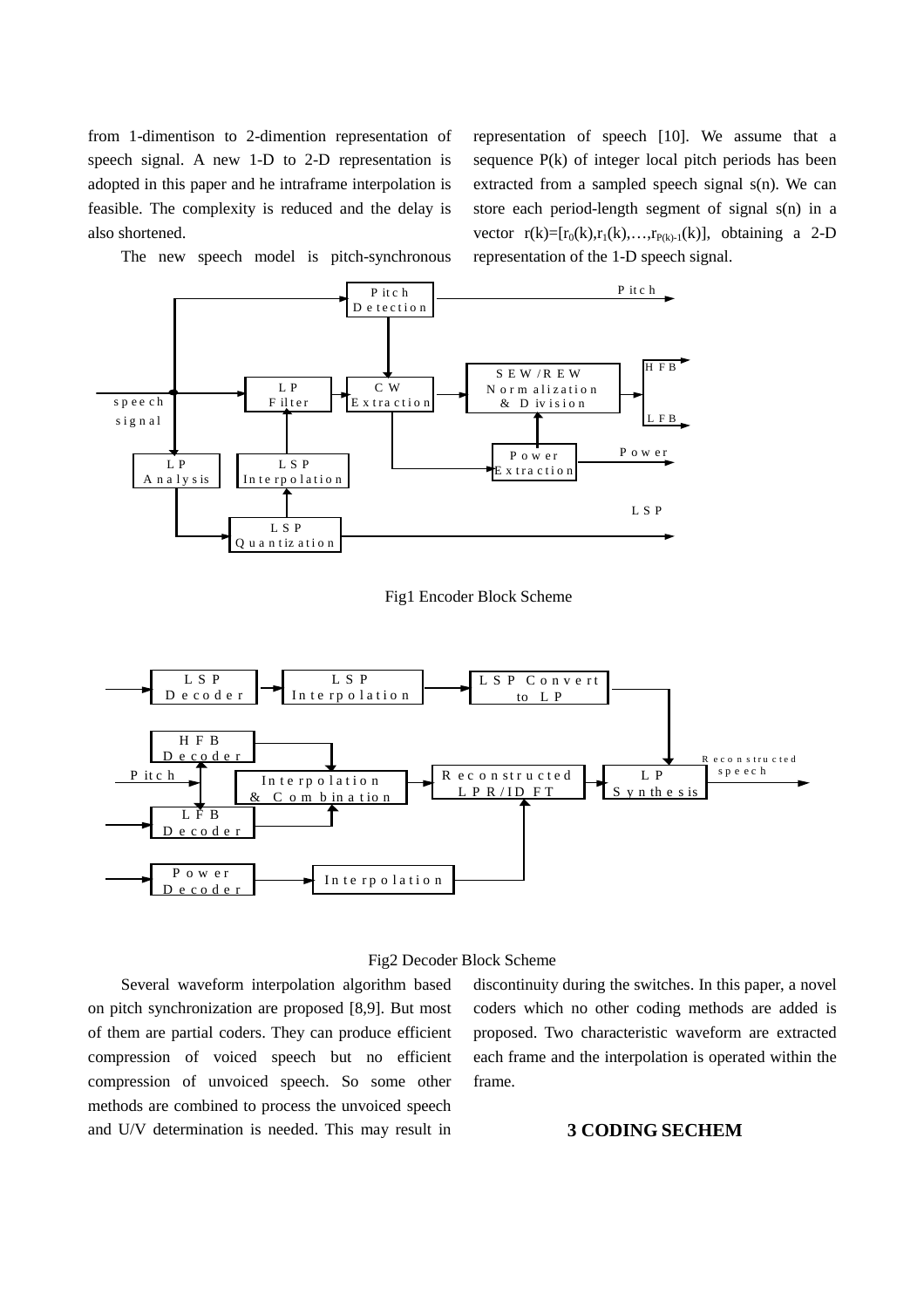In fig. 1 and fig. 2, the block diagrams of the proposed 2400 bps coder and the decoder are reported. The coder extracts characteristic waveforms from LPC residual signal. The characteristic waveforms are transformed to frequency domain and normalized then divided into two bands.

# **4 CHARACTERISTIC WAVEFORM EXTRACTION**

The waveform interpolate is performed in LPC residual domain. The LPC residual signal is to be split into a sequence of characteristic waveform  $p_I$  (0≤ I  $\leq M-1$ ). The M<sub>n</sub> characteristic waveforms in the nth frame form the matrix  $R_n$ .

 $R_n=(p_0, p_1, \ldots p_{Mn-1})$  (1)  $p_I = (r(I,0), r(I,1), \ldots r(I,N_n-1))^T$  $0 \le I \le M_n - 1$  (2)

Where  $M_n$  is the number of pitch waveforms in the frame whose length is  $L_f$ . In the following, we ignore the subscript n. N is the pitch period.

$$
M = \begin{cases} \frac{L_f}{N} & \text{if } L_f \text{ mod } N = 0\\ \frac{L_f}{N} + 1 & \text{if } L_f \text{ mod } N \neq 0 \end{cases}
$$
 (3)

Fig. 3 shows the extracting characteristic waveform procedure in one frame. The first characteristic waveform contains some samples of the



Fig3

previous frame. The characteristic waveforms are

transformed to frequency domain and normalized to have a magnitude of unity.

# **5 QUANTIZATION OF CW AND POWER**

The dimension of CW spectra is variable. The variable dimension vector quantization (VDVQ) is a challenging question. An efficient method is proposed [11]. But it is for the vocoder of MBE. The following is the new VDVQ used in this new coder. We use a universal codebook whose dimension is fixed. Any input vector S whose dimension is I can be mapped into a vector X from the universal codebook whose dimension is K ( $I \leq K$ ). The following is the conversion.

(a) From I dimension to the fixed dimension:

$$
\begin{cases} X(k) = S(i), k = \left\lceil \frac{K \times i}{I} \right\rceil, 0 \le i \le I \\ 0.0, otherwise \end{cases}
$$
 (4)

 $0 \leq k \leq K$ (b) From the fixed dimension to the I dimension

$$
S(i) = X(k), k = \left\lceil \frac{K \times i}{I} \right\rceil \tag{5}
$$

 $0 \leq k \leq K$ 

The powers of the two CW in the same frame are extracted and formed a vector. Then the power is vector quantized.

The complete bit allocation is reported in Table 1.

| Table 1 Bit allocation for the 2400 bps WI coder |            |
|--------------------------------------------------|------------|
| Parameter                                        | bits/Frame |
| LSF                                              | 24         |
| Power                                            | 10         |
| Pitch                                            |            |
| CW <sub></sub>                                   | $2*(9+6)$  |

## **6 SIMULATION RESULTS**

Twenty sentences (ten male sentences and ten female sentences respectively) were tested. All the tests show that the reconstructed quality is close to FS1016. Figure 4 shows an example of the vocoder. The top is